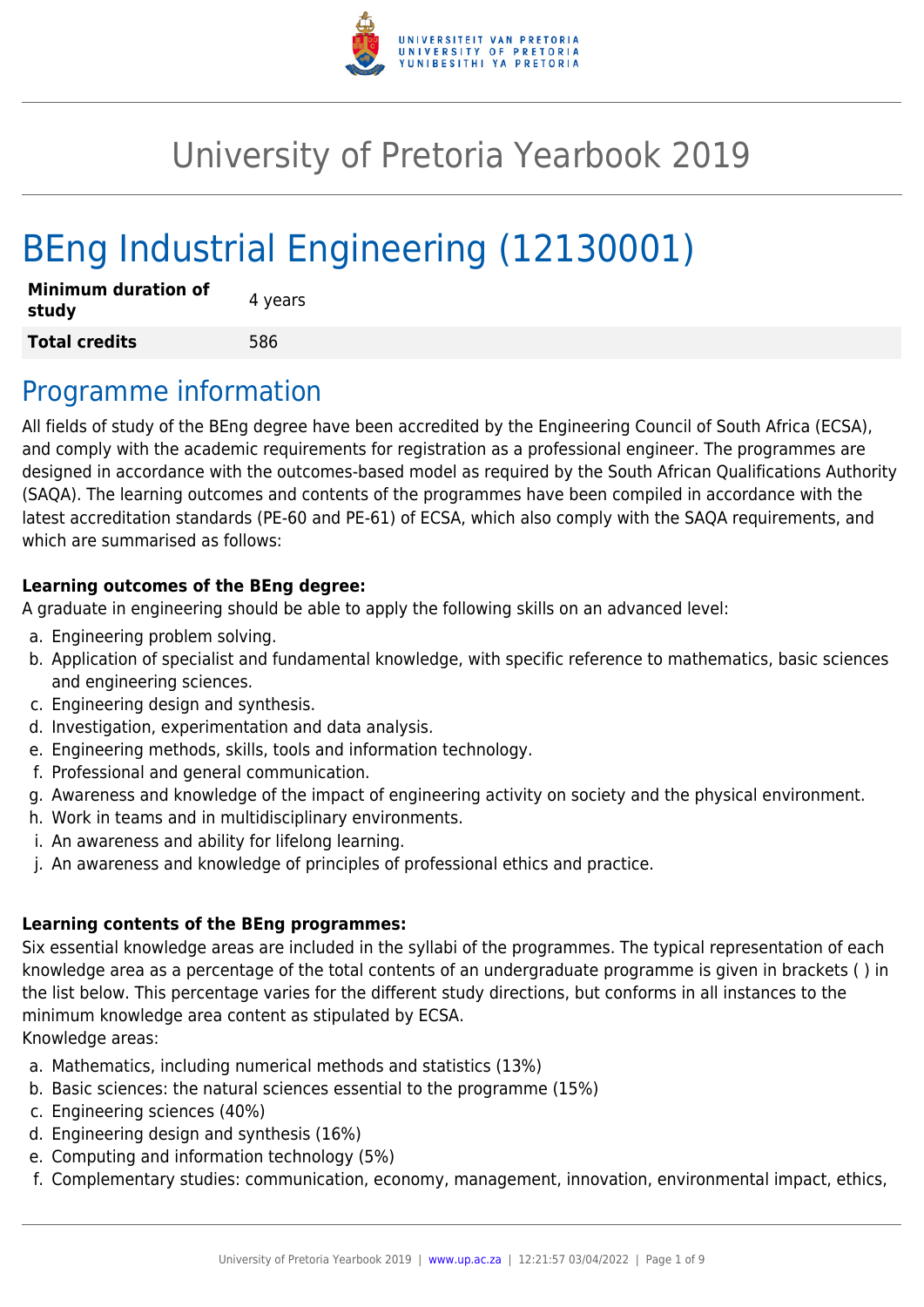

engineering practice (11%).

# Admission requirements

- The following persons will be considered for admission: candidates who are in possession of a certificate that is deemed by the University to be equivalent to the required Grade 12 certificate with university endorsement; candidates who are graduates from another tertiary institution or have been granted the status of a graduate of such an institution; and candidates who are graduates of another faculty at the University of Pretoria.
- Life Orientation is excluded when calculating the APS.
- Grade 11 results are used in the conditional admission of prospective students.
- A valid qualification with admission to degree studies is required.
- Minimum subject and achievement requirements, as set out below, are required.
- Conditional admission to the four-year programmes in the School of Engineering is only guaranteed if a prospective student complies with ALL the requirements below. ?
- Note: Candidates who do not comply with the minimum requirements, set out above, but who have obtained a minimum APS of 30, an achievement level of 5 for English, 6 for Mathematics and 5 for Physical Science, will be considered for conditional admission to either the four-year programme or the ENGAGE programme based on the results of the NBT.
- Admission to ENGAGE in the School of Engineering will be determined by the results of the NBT. NSC results, an achievement level of 5 in Mathematics and 4 in Physical Science, as well as an achievement level of 4 in English, together with an APS of 25.
- Students may apply directly to be considered for the ENGAGE programme.
- Tuition will be presented in English only.

| <b>Achievement level</b><br><b>English Home</b><br>Language or | <b>Minimum requirements</b> |         |                    |         |                         |    |
|----------------------------------------------------------------|-----------------------------|---------|--------------------|---------|-------------------------|----|
| <b>English First</b><br><b>Additional</b><br>Language          |                             |         | <b>Mathematics</b> |         | <b>Physical Science</b> |    |
| NSC/IEB                                                        | <b>AS Level</b>             | NSC/IEB | AS Level           | NSC/IEB | AS<br>Level             |    |
| 5                                                              |                             | 6       | B                  | 6       | B                       | 35 |

\* Cambridge A level candidates who obtained at least a D in the required subjects, will be considered for admission. International Baccalaureate (IB) HL candidates who obtained at least a 4 in the required subjects, will be considered for admission.

| <b>ENGAGE Programme minimum requirements</b><br><b>Achievement level</b><br><b>English Home</b><br>Language or |                 |                    |          |                         |             |            |  |  |  |
|----------------------------------------------------------------------------------------------------------------|-----------------|--------------------|----------|-------------------------|-------------|------------|--|--|--|
| <b>English First</b><br><b>Additional</b><br>Language                                                          |                 | <b>Mathematics</b> |          | <b>Physical Science</b> |             | <b>APS</b> |  |  |  |
| NSC/IEB                                                                                                        | <b>AS Level</b> | NSC/IEB            | AS Level | NSC/IEB                 | AS<br>Level |            |  |  |  |
| 4                                                                                                              |                 | 5                  |          | 4                       | D           | 25         |  |  |  |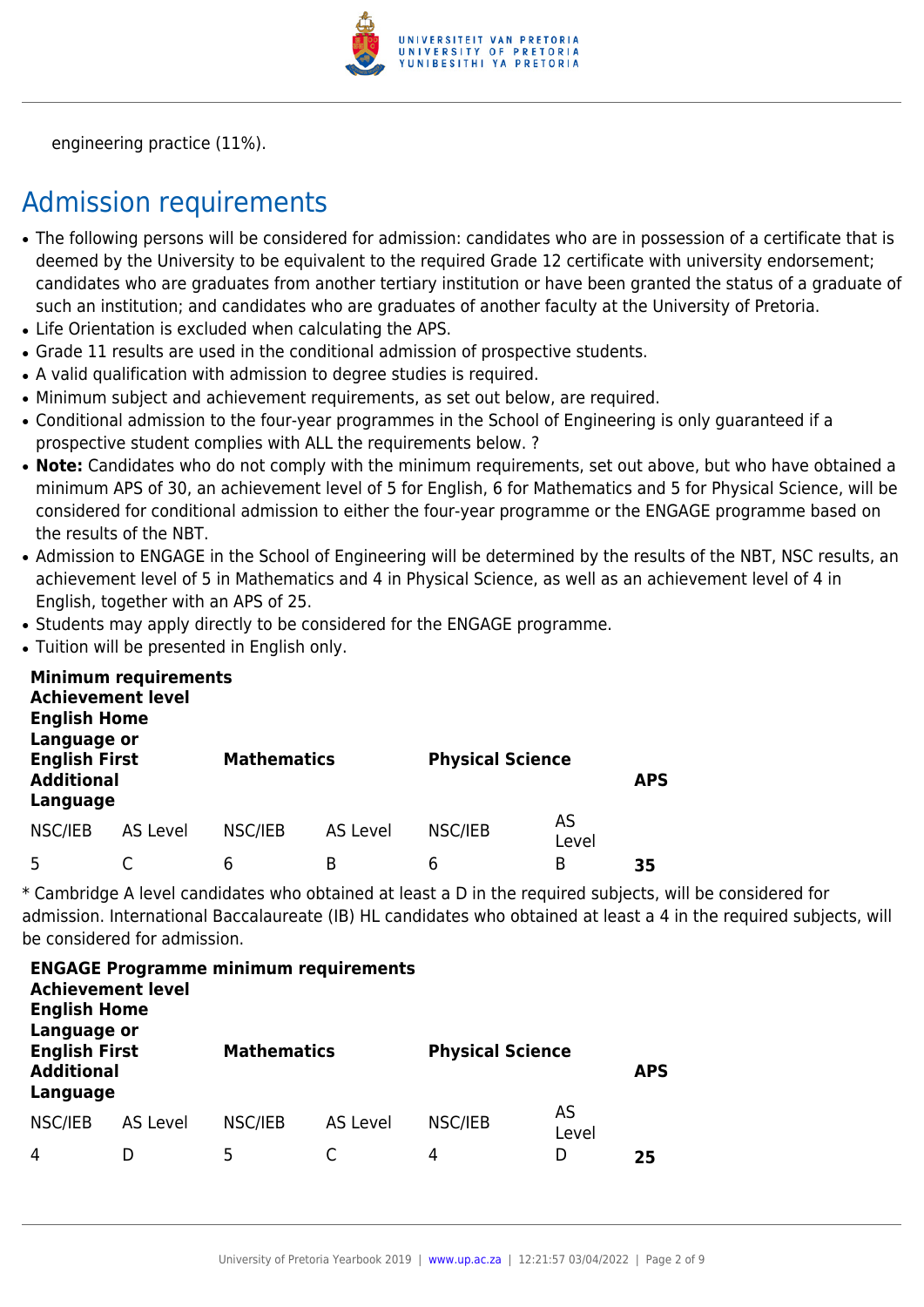

# Other programme-specific information

With a few exceptions, most modules offered at the School of Engineering are semester modules having credit values of either 8 or 16.

A student may be permitted by the Dean, on recommendation of the relevant head of department, to register for an equivalent module in an alternate semester, although the module is normally offered to the student's group in another semester, and providing that no timetable clashes occur.

#### **Please note:**

- 1. All students are required to successfully complete JCP 2013, Community-based project 203 as part of the requirements for the BEng degree. A student may register for the module during any of the years of study of the programme, but preferably not during the first or the final year of study.
- 2. Students registered for Chemical Engineering who have passed CBI 311, receive credit for CBI 410.
- 3. Mechanical Engineering: For the Aeronautical Option, the themes of both the Design and the Project must be aeronautical-related.
- 4. Offering of electives depends on the availability of resources and industry support.

# Promotion to next study year

#### **Promotion to the second semester of the first year and to the second year of study (Eng. 14)**

- a. A new first-year student who has failed in all the prescribed modules of the programme at the end of the first semester, is excluded from studies in the School of Engineering. A student who is registered for the Engineering Augmented Degree Programme and has passed only 8 credits will also be excluded.
- b. A student who complies with all the requirements of the first year of study, is promoted to the second year of study.
- c. A student who has not passed at least 70% of the credits of the first year of study after the November examinations, must reapply for admission should he/she intend to proceed with his/her studies. Application on the prescribed form must be submitted to the Student Administration of the School of Engineering not later than 11 January. Late applications will be accepted only in exceptional circumstances after approval by the Dean. Should first-year students be readmitted, conditions of readmission will be determined by the Admissions Committee.
- d. Students who have not passed all the prescribed modules at first year level (level 100), as well as students who are readmitted in terms of Faculty Regulations must register for the outstanding first-year level (level-100) modules.
- e. A student who is repeating his or her first year, may, on recommendation of the relevant heads of department and with the approval of the Dean, be permitted to enroll for modules of the second-year of study in addition to the first-year modules which he or she failed, providing that he or she complies with the prerequisites for the second-year modules and no timetable clashes occur. Students on the ENGAGE programme may, following the same procedure, be permitted to enrol for level-200 modules in addition to the level-100 modules which he/she failed providing that he/she complies with the prerequisites for the modules at 200-level and no timetable clashes occur. On recommendation of the relevant head of department and with special permission from the Dean, permission may be granted to exceed the prescribed number of credits. The total number of credits which may be approved may not exceed the normal number of credits per semester by more than 16 credits.
- f. Students in Computer, Electrical and Electronic Engineering, who fail a first-year module for the second time, forfeit the privilege of registering for any modules of an advanced year of study.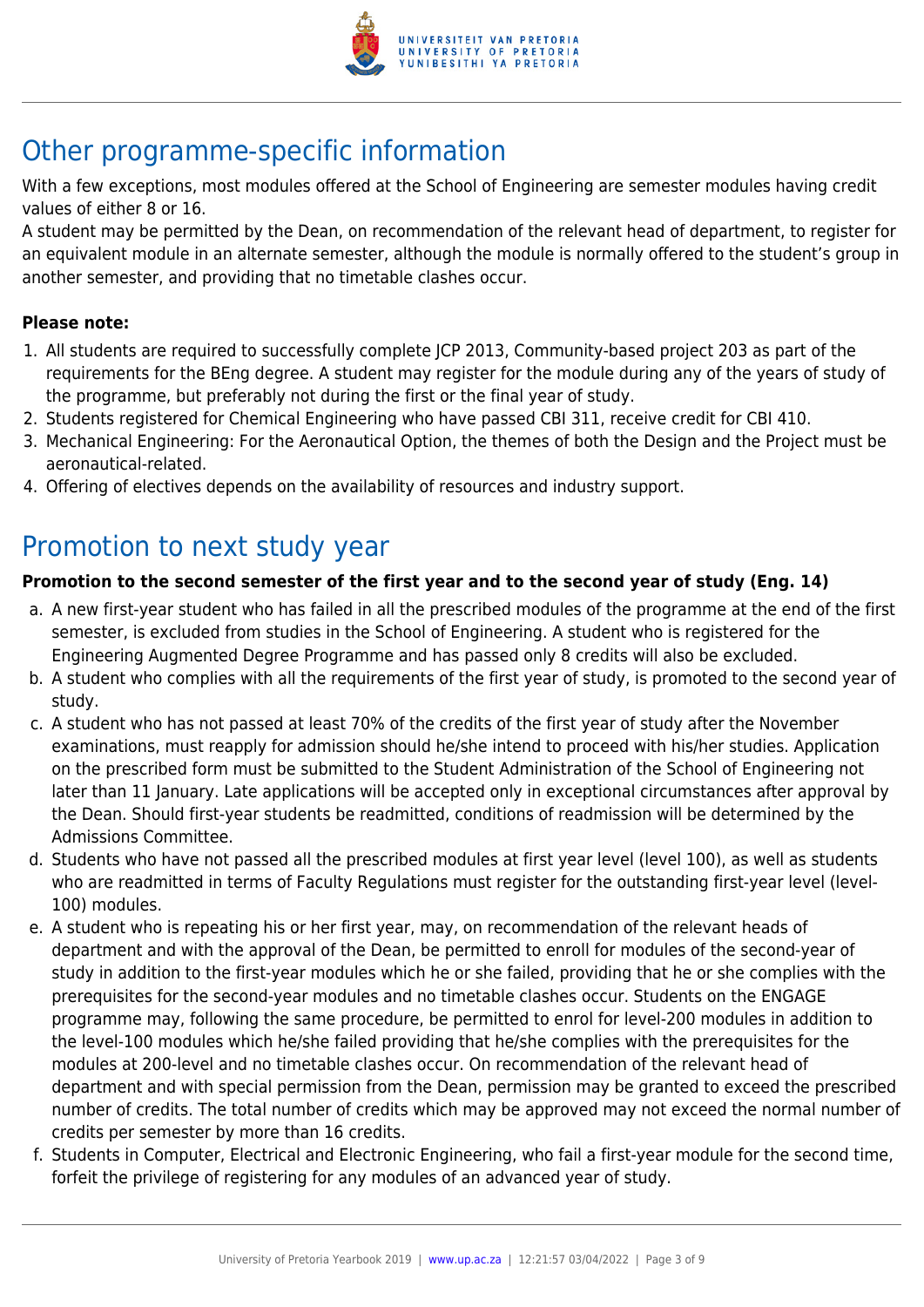

#### **Please note:**

- i. From the second year of study each student should be in possession of an approved calculator. It is assumed that each student will have easy access to a personal computer.
- ii. Students who intend transferring to Mining Engineering, must familiarise themselves with the stipulations set out in the syllabi of PWP 121 Workshop practice 121.

**Promotion to the third year of study of the Four-year Programme, as well as to the third and the fourth years of study of the ENGAGE Programme. In case of the fourth year of study of the ENGAGE Programme, the words "first", "second" and "third" must be substituted with the words "second", "third" and "fourth" respectively. (Eng. 15)**

- a. A student who complies with all the requirements of the second year of study, is promoted to the third year of study.
- b. A student must pass all the prescribed modules at first year level (level 100) before he or she is admitted to any module at third year level (level 300).
- c. A student who is repeating his or her second year must register for all the second-year modules still outstanding. Such a student may, on recommendation of the relevant head of department and with the approval of the Dean, be permitted to enroll for modules of the third year of study in addition to the secondyear modules which he or she failed, providing that he or she complies with the prerequisites for the thirdyear modules and no timetable clashes occur. On recommendation of the relevant head of department, and with special permission from the Dean, permission may be granted to exceed the prescribed number of credits. The total number of credits which may be approved may not exceed the normal number of credits per semester by more than 16 credits.
- d. Students in Computer, Electrical and Electronic Engineering who fail a second-year module for the second time forfeit the privilege of registering for any modules of the third year of study.
- e. Students who intend transferring to Mining Engineering must familiarise themselves with the stipulations set out in the syllabi of PWP 120 Workshop practice 120, as well as PPY 317 Practical training 317.

#### **Promotion to the fourth year of study of the Four-year Programme, as well as to the fifth year of study of the ENGAGE Programme. In case of the fifth year of study of the ENGAGE Programme, the words "second", "third" and "fourth" must be substituted with the words "third", "fourth" and "fifth" respectively. (Eng. 16)**

- a. A student who complies with all the requirements of the third year of study is promoted to the fourth year of study. A student who does not comply with all the requirements but who is able to register for all outstanding modules in order to complete the degree programme, may at registration be promoted to the fourth year of study.
- b. A student must pass all the prescribed modules of the second year of study, before he or she is admitted to any module of the fourth year of study.
- c. A student who has not passed all the prescribed modules of the third year of study, must register for the outstanding modules. A student may be admitted by the Dean, on the recommendation of the relevant head of department, to modules of the fourth year of study, in addition to the outstanding third-year modules, provided that he or she complies with the prerequisites of the fourth-year modules and no timetable clashes occur. The total number of credits per semester for which a student registers may not exceed the normal number of credits per semester by more than 16 credits. In exceptional cases, the Dean may, on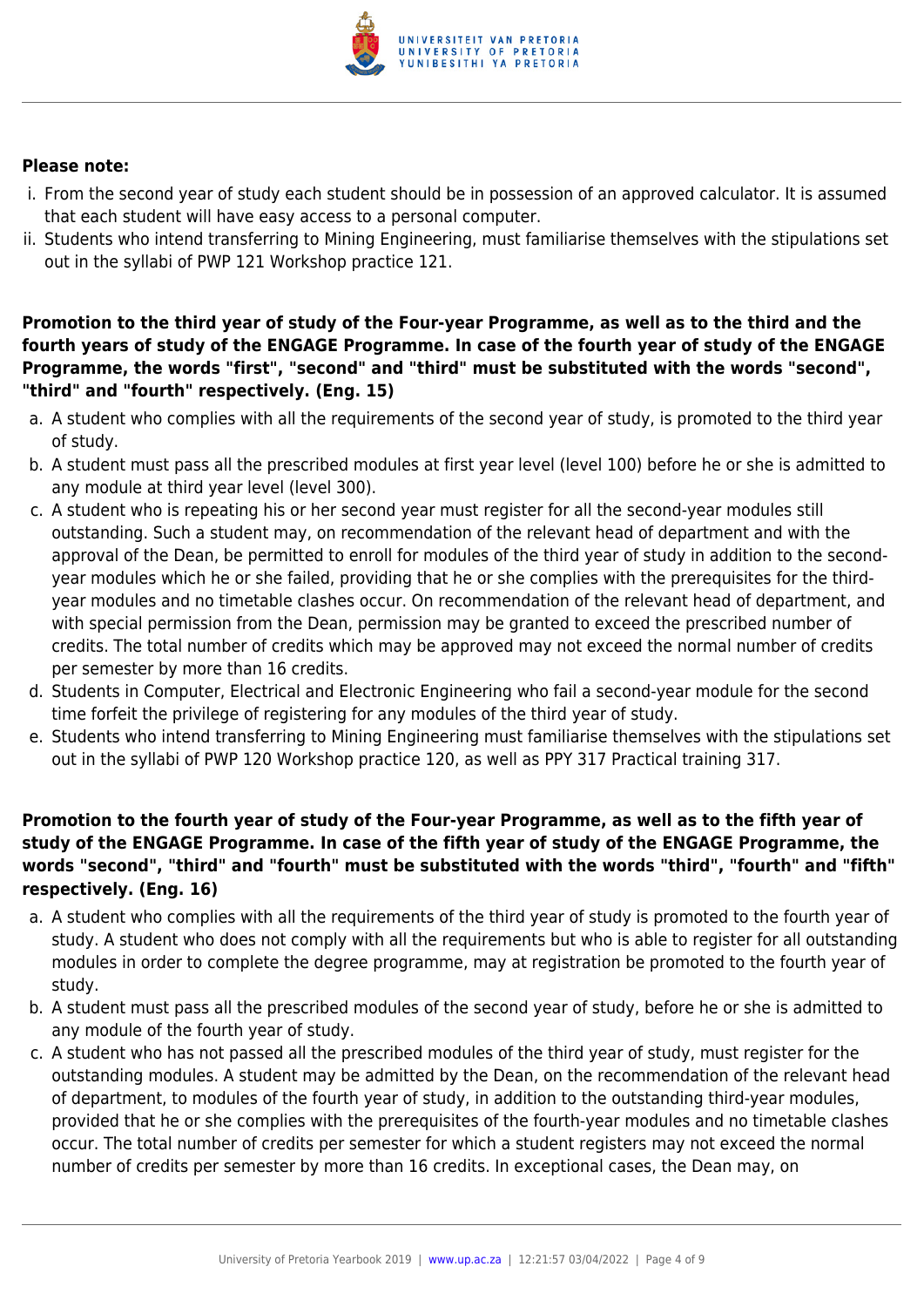

recommendation of the relevant head of department, permit a student to exceed the above limit.

d. Students in Computer, Electrical and Electronic Engineering who fail a third-year module for the second time, forfeit the privilege of registering for any modules of the fourth year of study.

# Pass with distinction

- a. A student graduates with distinction if:
- i. no module of the third or fourth year of study of the four year programme or of the fourth or fifth year of the ENGAGE programme was repeated and a weighted average of at least 75% was obtained in one year in all the modules of the final year of study; and
- ii. the degree programme was completed within the prescribed four years for the four year programme and within the prescribed five years of the ENGAGE programme.
- b. Exceptional cases to the above will be considered by the Dean.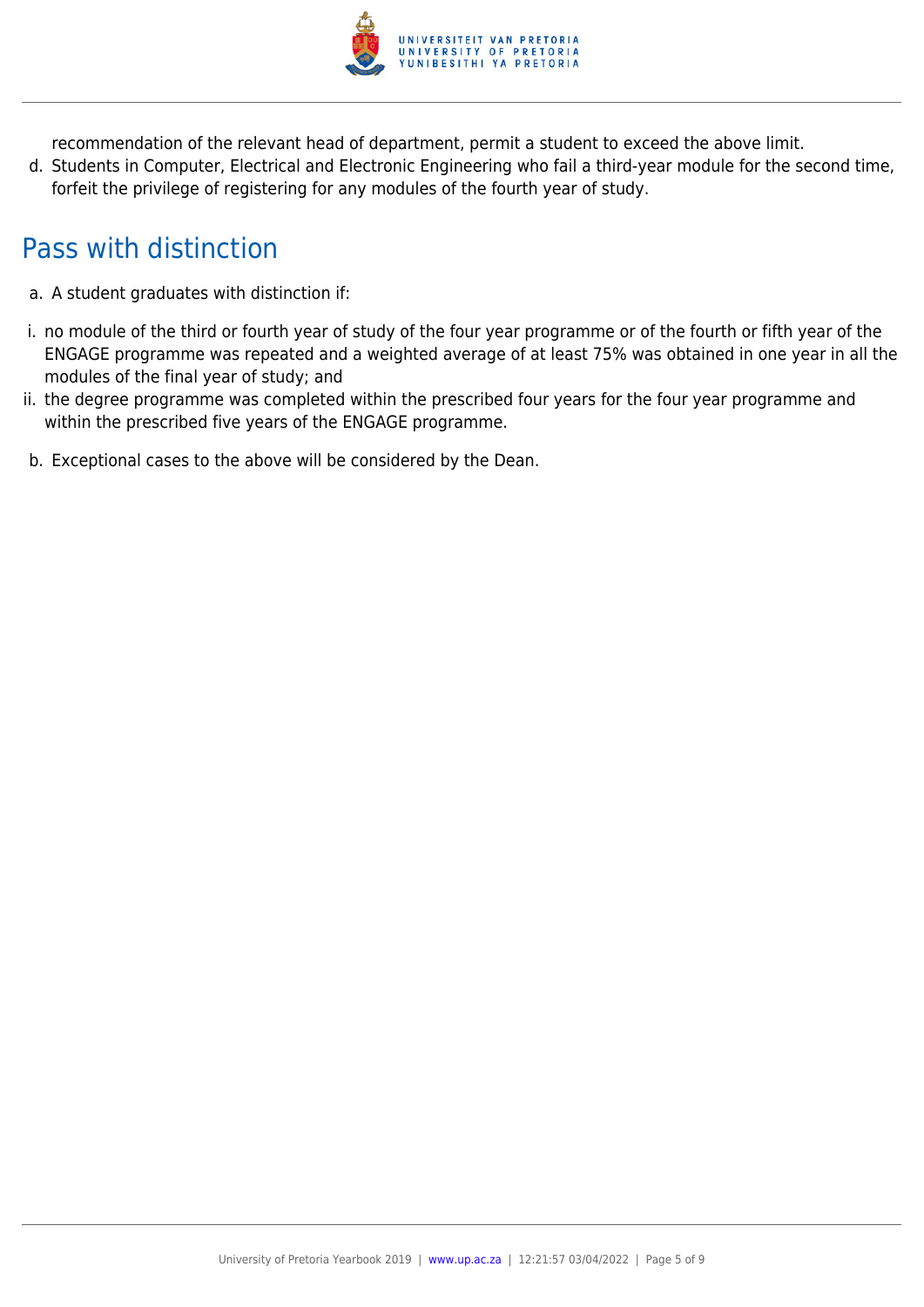

## Curriculum: Year 1

#### **Minimum credits: 144**

### **Fundamental modules**

[Academic orientation 112](https://www.up.ac.za/yearbooks/2019/modules/view/UPO 112) (UPO 112) - Credits: 0.00

### **Core modules**

[General chemistry 172](https://www.up.ac.za/yearbooks/2019/modules/view/CHM 172) (CHM 172) - Credits: 16.00 [Electricity and electronics 111](https://www.up.ac.za/yearbooks/2019/modules/view/EBN 111) (EBN 111) - Credits: 16.00 [Physics 116](https://www.up.ac.za/yearbooks/2019/modules/view/FSK 116) (FSK 116) - Credits: 16.00 [Humanities and social sciences 110](https://www.up.ac.za/yearbooks/2019/modules/view/HAS 110) (HAS 110) - Credits: 8.00 [Humanities and social sciences 120](https://www.up.ac.za/yearbooks/2019/modules/view/HAS 120) (HAS 120) - Credits: 8.00 [Graphical communication 110](https://www.up.ac.za/yearbooks/2019/modules/view/MGC 110) (MGC 110) - Credits: 16.00 [Materials science 123](https://www.up.ac.za/yearbooks/2019/modules/view/NMC 123) (NMC 123) - Credits: 16.00 [Mechanics 122](https://www.up.ac.za/yearbooks/2019/modules/view/SWK 122) (SWK 122) - Credits: 16.00 [Calculus 158](https://www.up.ac.za/yearbooks/2019/modules/view/WTW 158) (WTW 158) - Credits: 16.00 [Mathematics 164](https://www.up.ac.za/yearbooks/2019/modules/view/WTW 164) (WTW 164) - Credits: 16.00 [Workshop practice 121](https://www.up.ac.za/yearbooks/2019/modules/view/WWP 121) (WWP 121) - Credits: 6.00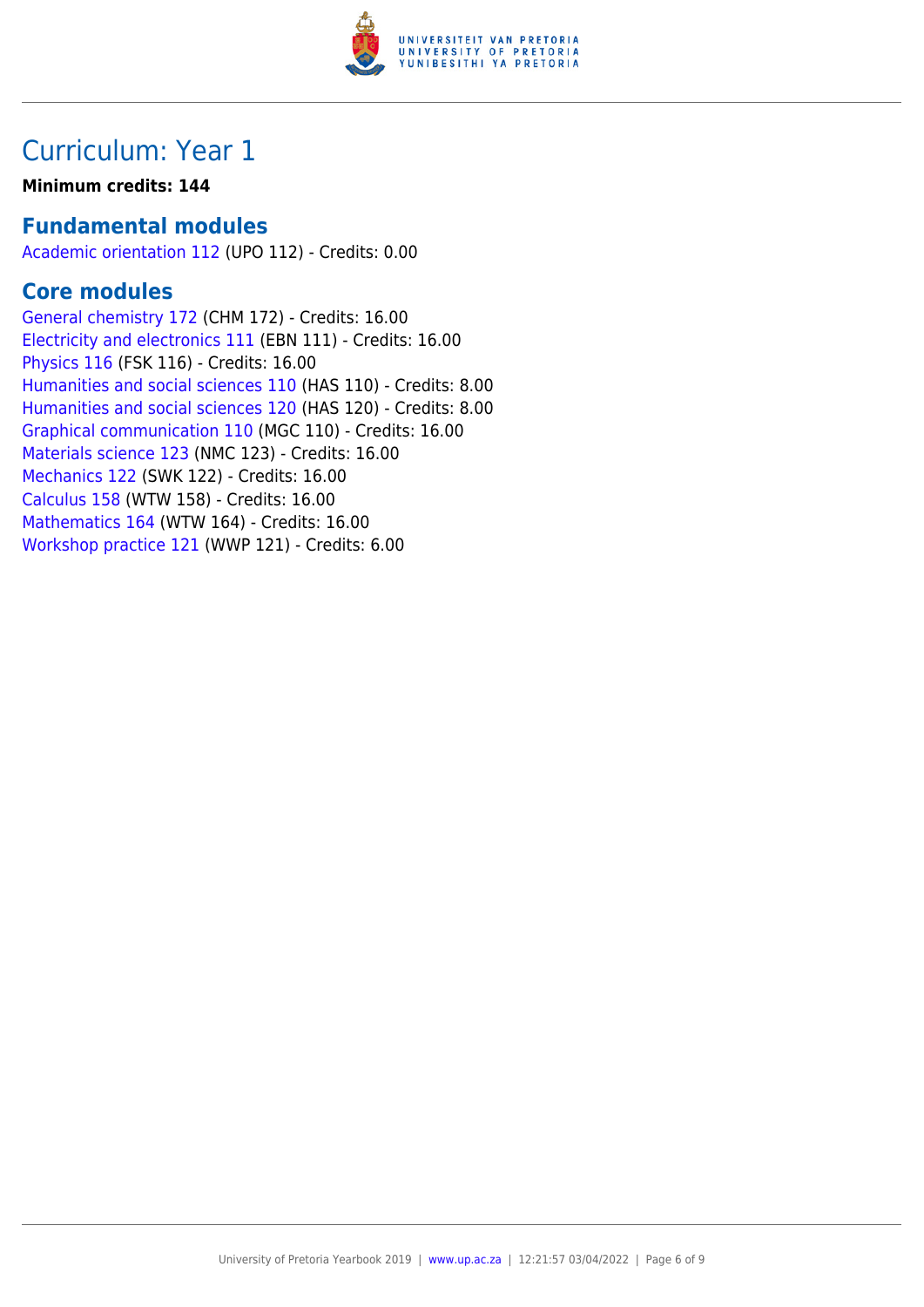

## Curriculum: Year 2

#### **Minimum credits: 144**

### **Core modules**

[Engineering statistics 220](https://www.up.ac.za/yearbooks/2019/modules/view/BES 220) (BES 220) - Credits: 8.00 [Professional and technical communication 210](https://www.up.ac.za/yearbooks/2019/modules/view/BJJ 210) (BJJ 210) - Credits: 8.00 [Productivity 220](https://www.up.ac.za/yearbooks/2019/modules/view/BPZ 220) (BPZ 220) - Credits: 16.00 [Community-based project 203](https://www.up.ac.za/yearbooks/2019/modules/view/JCP 203) (JCP 203) - Credits: 8.00 [Manufacturing and design 217](https://www.up.ac.za/yearbooks/2019/modules/view/MOW 217) (MOW 217) - Credits: 16.00 [Programming and information technology 213](https://www.up.ac.za/yearbooks/2019/modules/view/MPR 213) (MPR 213) - Credits: 16.00 [Dynamics 210](https://www.up.ac.za/yearbooks/2019/modules/view/MSD 210) (MSD 210) - Credits: 16.00 [Thermodynamics 221](https://www.up.ac.za/yearbooks/2019/modules/view/MTX 221) (MTX 221) - Credits: 16.00 [Mathematics 238](https://www.up.ac.za/yearbooks/2019/modules/view/WTW 238) (WTW 238) - Credits: 16.00 [Differential equations 256](https://www.up.ac.za/yearbooks/2019/modules/view/WTW 256) (WTW 256) - Credits: 8.00 [Calculus 258](https://www.up.ac.za/yearbooks/2019/modules/view/WTW 258) (WTW 258) - Credits: 8.00 [Numerical methods 263](https://www.up.ac.za/yearbooks/2019/modules/view/WTW 263) (WTW 263) - Credits: 8.00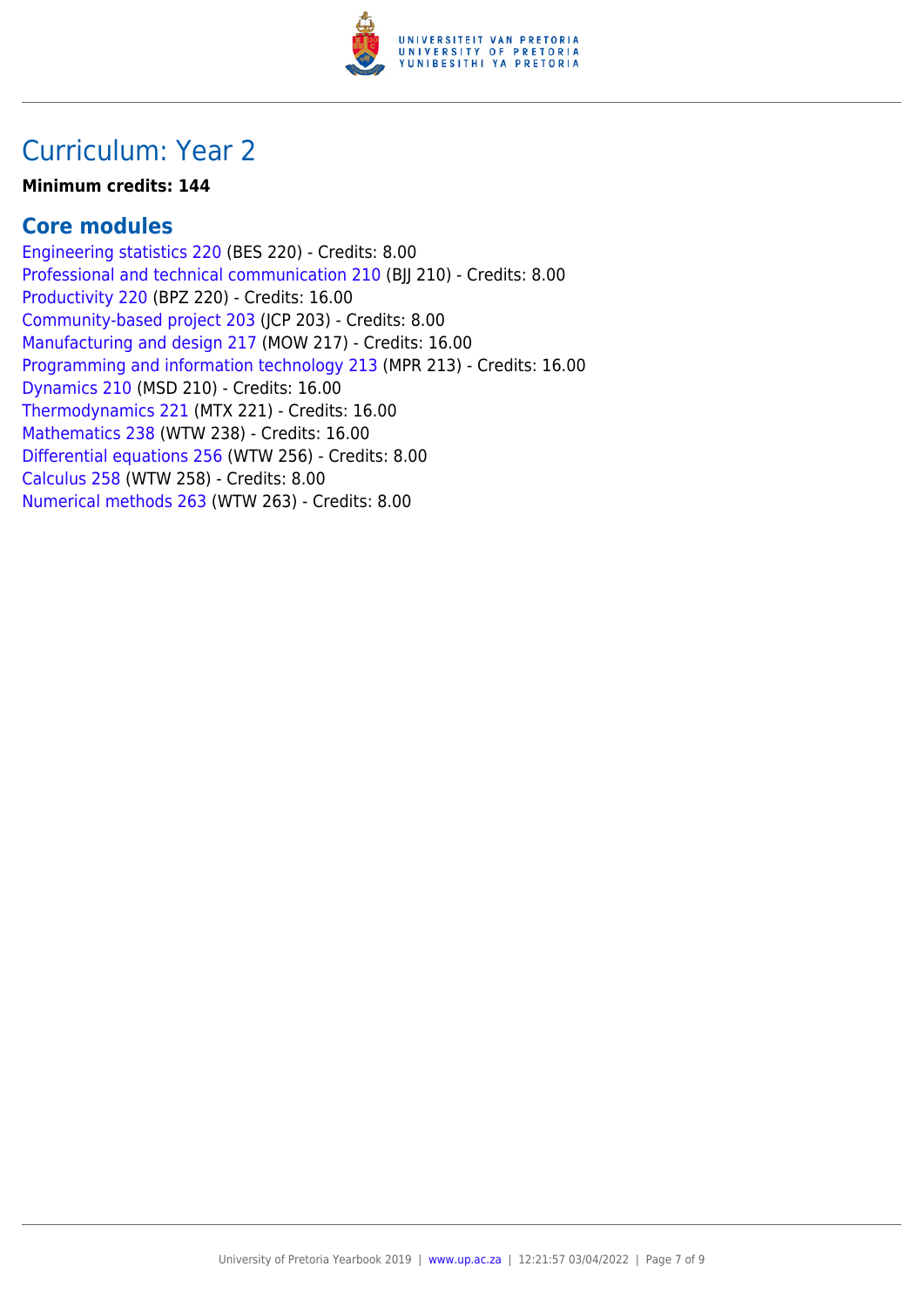

### Curriculum: Year 3

#### **Minimum credits: 154**

### **Core modules**

[Industrial analysis 313](https://www.up.ac.za/yearbooks/2019/modules/view/BAN 313) (BAN 313) - Credits: 8.00 [Facilities planning 320](https://www.up.ac.za/yearbooks/2019/modules/view/BFB 320) (BFB 320) - Credits: 8.00 [Information systems design 320](https://www.up.ac.za/yearbooks/2019/modules/view/BID 320) (BID 320) - Credits: 16.00 [Industrial logistics 320](https://www.up.ac.za/yearbooks/2019/modules/view/BLK 320) (BLK 320) - Credits: 16.00 [Operational management 310](https://www.up.ac.za/yearbooks/2019/modules/view/BOB 310) (BOB 310) - Credits: 16.00 [Operational research 312](https://www.up.ac.za/yearbooks/2019/modules/view/BOZ 312) (BOZ 312) - Credits: 16.00 [Practical training 310](https://www.up.ac.za/yearbooks/2019/modules/view/BPY 310) (BPY 310) - Credits: 16.00 [Business engineering 321](https://www.up.ac.za/yearbooks/2019/modules/view/BPZ 321) (BPZ 321) - Credits: 16.00 [Engineering management 310](https://www.up.ac.za/yearbooks/2019/modules/view/BSS 310) (BSS 310) - Credits: 8.00 [Simulation modelling 321](https://www.up.ac.za/yearbooks/2019/modules/view/BUY 321) (BUY 321) - Credits: 16.00 [Financial management 110](https://www.up.ac.za/yearbooks/2019/modules/view/FBS 110) (FBS 110) - Credits: 10.00 [Engineering activity and group work 320](https://www.up.ac.za/yearbooks/2019/modules/view/MIA 320) (MIA 320) - Credits: 8.00 [Manufacturing systems 311](https://www.up.ac.za/yearbooks/2019/modules/view/MVS 311) (MVS 311) - Credits: 16.00